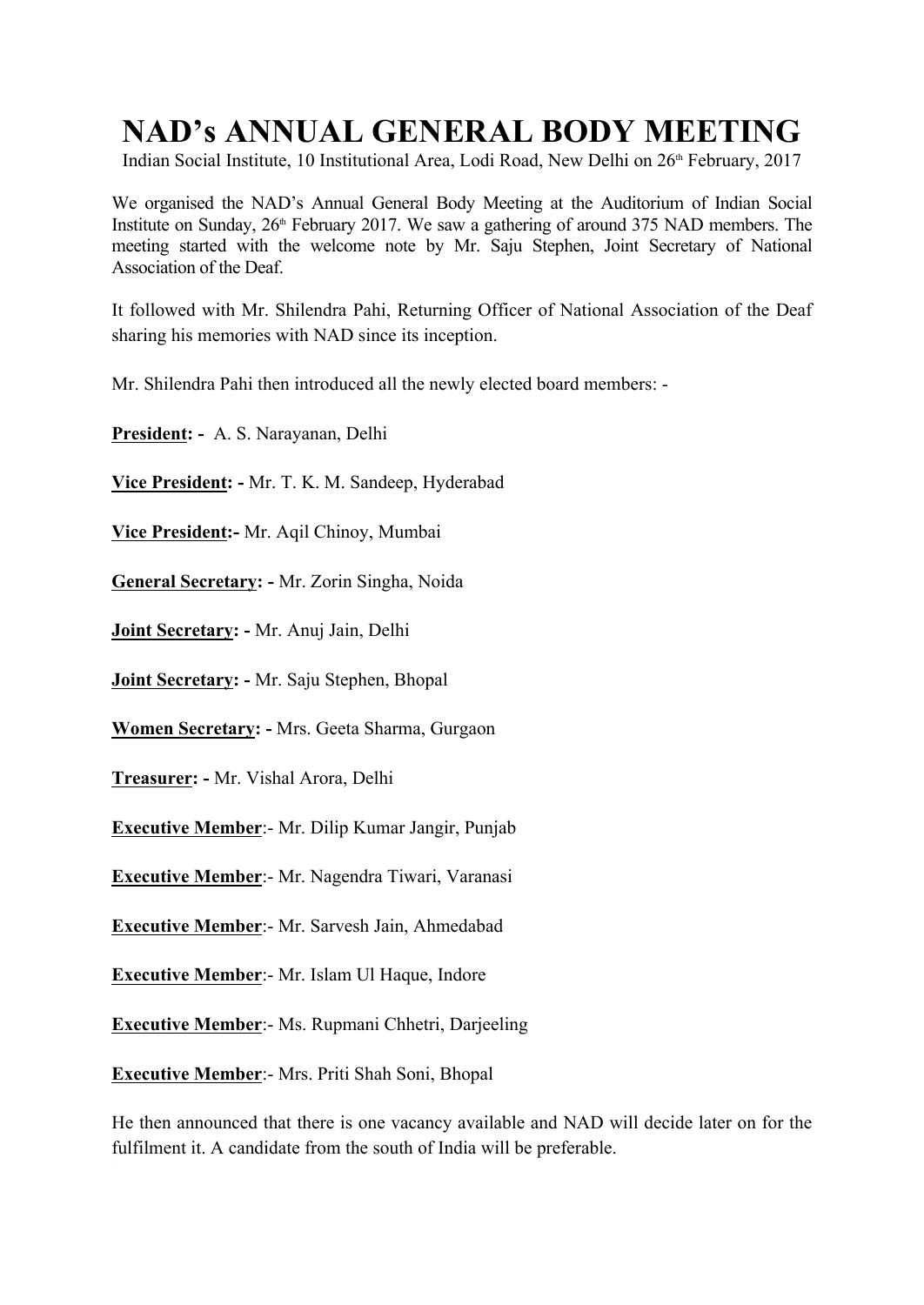All the ex-board members of NAD were invited to the stage and some shared their experience.

- **Mr. Umesh Grover**, Dehradun: I am happy and I shall still support NAD as a member.
- **Mr. Ravi Shekhar**, Patna:- I am very thankful for NAD's help that I have a lot of experience and I am with NAD forever.
- **Mr. G.V. Reddy**, Gurgaon:- Been a board member since Nad's inception. Happy that we now have included the Indian deaf youth and new members. The past year has been very eventful and I can see a bright future for the deaf as the RPWD bill has been passed.

#### Other ex-board members: -

**Mr. Saju Stephen** applied for two positions so he opted out. **Mr. Anuj Jain** applied for two positions so he opted out. **Mr. Vikas Swami** left because of his own personal reasons. **Mr. Arun Swami** left because of his own personal reasons. **Mr. Anil Jain** left because of his own personal reasons. **Ms. Sonia Bhatia** left because of her own personal reasons. **Mrs. Ritu Panda** also left because of her own personal reasons. **Mrs. Reena Jain** also left because of her own family reasons.

**Mr. Zorin Singha, General Secretary: -** It's been long since I have been elected for a post like this. I never really wanted to be a formal part of the NAD as I did not wish to be part of the politics and the other things that comes with it. Something changed when Ian was imprisoned and I felt the urgent need to do something about it. I went to meet him in the jail after the incident and loss of the happiness on his face urged me to do something substantial about it. Mr. Arun Rao took over the responsibility of the presidency but eventually there was a time when he could not be there and I had to take over. It took a lot out of me to learn, moderate and understand the work. Since I did the job well Narayanan told me to take over the general secretary's work of NAD. Over the years, I would say that the stronghold of NAD'S work and achievements has been more of Narayanan's. Since most of our activities is based in Delhi, we wished to keep the candidates at least in the 3 high posts from Delhi.

I support all the organisations in India who are growing and contributing to the overall development of the deaf sector.

I pray that we still stay united and remain like one body.

A formal gesture of Mr. A. S. Narayanan taking over presidency from Mr. Zorin Singha.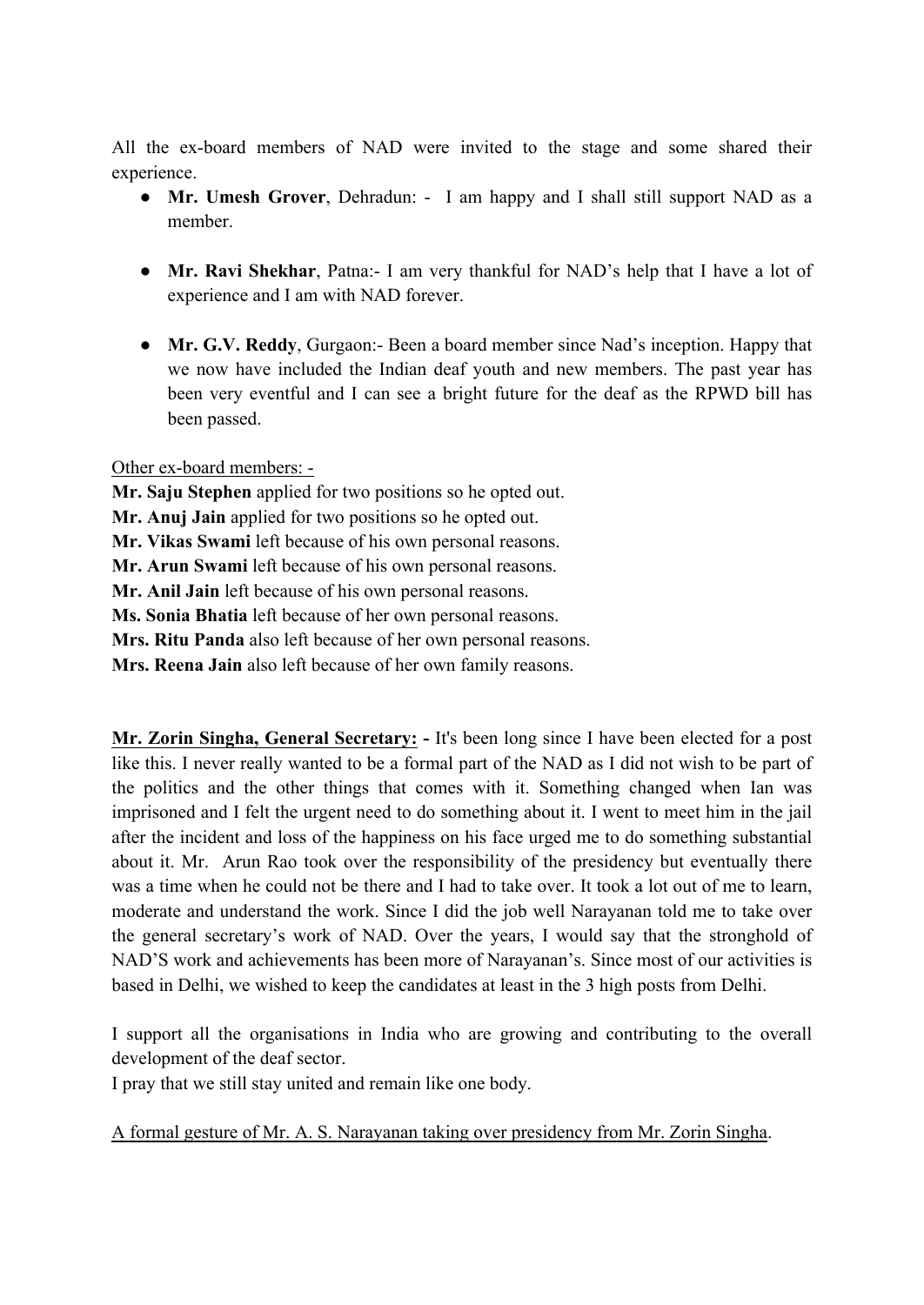**Mr. A. S. Narayanan, President: -** On 23rd February 2017, a meeting regarding RPWD Act 2016 happened where I found too many issues in the formulation of our laws. One of the issues I found was if a deaf person is accused of a crime he will not be granted an interpreter right then and there. Only if it becomes a court case he will be granted an interpreter. This will lead to great problems in the future.

Our deaf sector demands that ISL becomes one of the nationally recognized language as this will diffuse many problems faced by us Cochlear implants has reached 10,000 deaf babies in just a year's' time. The parents of the deaf babies were not given an informed choice as they were not aware of sign language.

We need numbers when we will be formally invited by the government as we need to show how much this RPWD Act 2016 is integral to us. The more people that show up from our sector, the more the government will feel pressurized to do well.

**Question from audience:** What is the progress Driving Licence?

**Mr. A. S. Narayanan, President**: - Yes, we have received a formal letter from the Ministry of Transport that Deaf people can drive. Some states have started issuing license to the deaf while some states mandates the percentage of hearing loss on the certificate to be 60% or less than 60%. We will try to look at this issue after March with our newly elected NAD team and try to resolve as soon as possible.

**Mr. Vishal Arora, Treasurer**: - We are still debating over whether we want our accounts to be transparent to the viewers or not. But still I will give a brief detail of all of our expenditures in the past few years:-

- Budget for UNCRPD in Punjab 2014 for 6 states
- PRWD Protests during 2014: Expenditure on the banners, ids,
- 2015 National Deaf Women Empowerment Seminar in Kerala  $17<sup>th</sup>$  19<sup>th</sup> April 2015: Expenses on the travelling for some candidates, hall booking, banners etc.
- Expenses for UNCRPD Convention in Punjab: Muktar and Abhor.
- Protests For ISLRTC to be an autonomous body 2016
- RPWD Bill 2016 protests
- World Disability Day  $3<sup>rd</sup>$  Dec 2016
- Banks, PSU, govt, companies give donations, sponsorship or pay for advertisements.
- ISL Seminars for Delhi Police from 2013-2017(15 times approx.)

**Question**: - Can I get detailed information on the expenses of NAD from our membership fund, sponsorship fund and other donations.

Yes, Akhil Chinoy shall give a little more detail on this.

**Question:** - Yogesh Hadre, Nagpur: From 2012-2016 how many members have joined?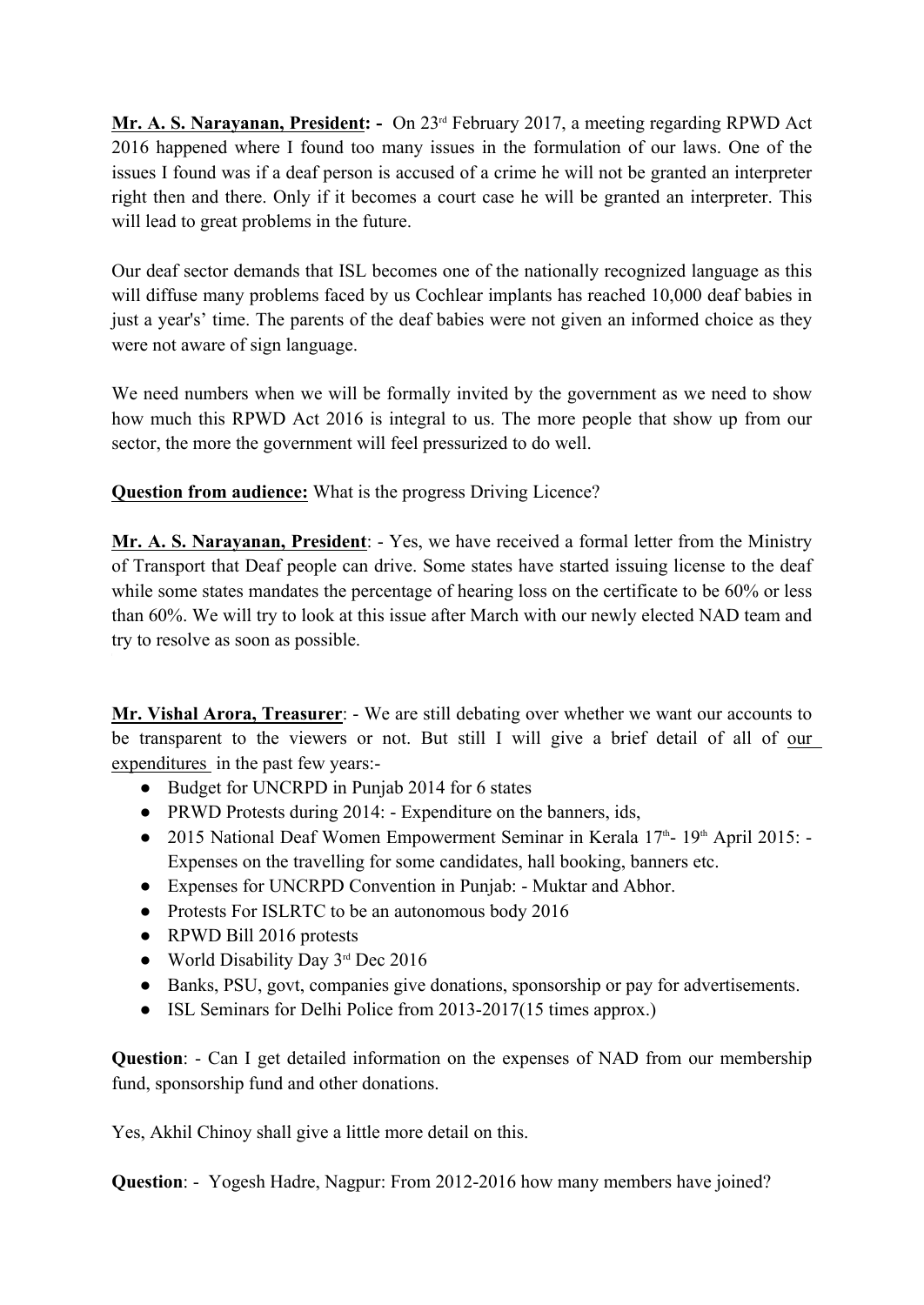I need a detailed information of all members who have joined in the past few years. I submitted a form for the year 2011 but got a membership for 2012.

These issues have indeed happened any times. In the past but we promise to try and make our accounting easy and manageable.

We would like to learn from the website process of membership to make it easy and cost effective.

**Question: -** I would like to see all the NAD Rules and regulations for conducting such elections that have happened for the first time.

**Mr. Saju Stephen, Executive Member: -** I have been with NAD for a long long time and I understand there have been many unaccountability issues but you must question what is our goal? Is it all of the intricate systems and rules or what we are fighting for?

**Mr. Aqil Chinoy, Vice President:-** We have created very easy processes for better user interface on our website. We have created an individual user id.

**Mrs. Nirupama Kaul, NAD Member**: - I would like to know if the no. of users of Nad list will be known to us or not.

**Mr. Aqil Chinoy, Vice President:-** Nad team shall discuss on this matter and let everyone know of the final decision.

7 Deaf people from Kerala came to the stage and talked about their relationship with NAD. They appreciated Mr. A.S. Narayanan, President of NAD for his hard work and his new position at NAD. They also gave a token of their appreciation to the team of NAD. **THE PLAN FOR 2017-2018**

## **Past achievements of NAD: -**

- Driving License
- ISLRTC
- RPWD
- Republic Day Sign Language
- Association with the WFD
- ISL Interpreter on DD Channels
- ISLRTC made autonomous

## **What is the positive change happening in NAD?**

● **NAD Election:-** This means there is more involvement of NAD members.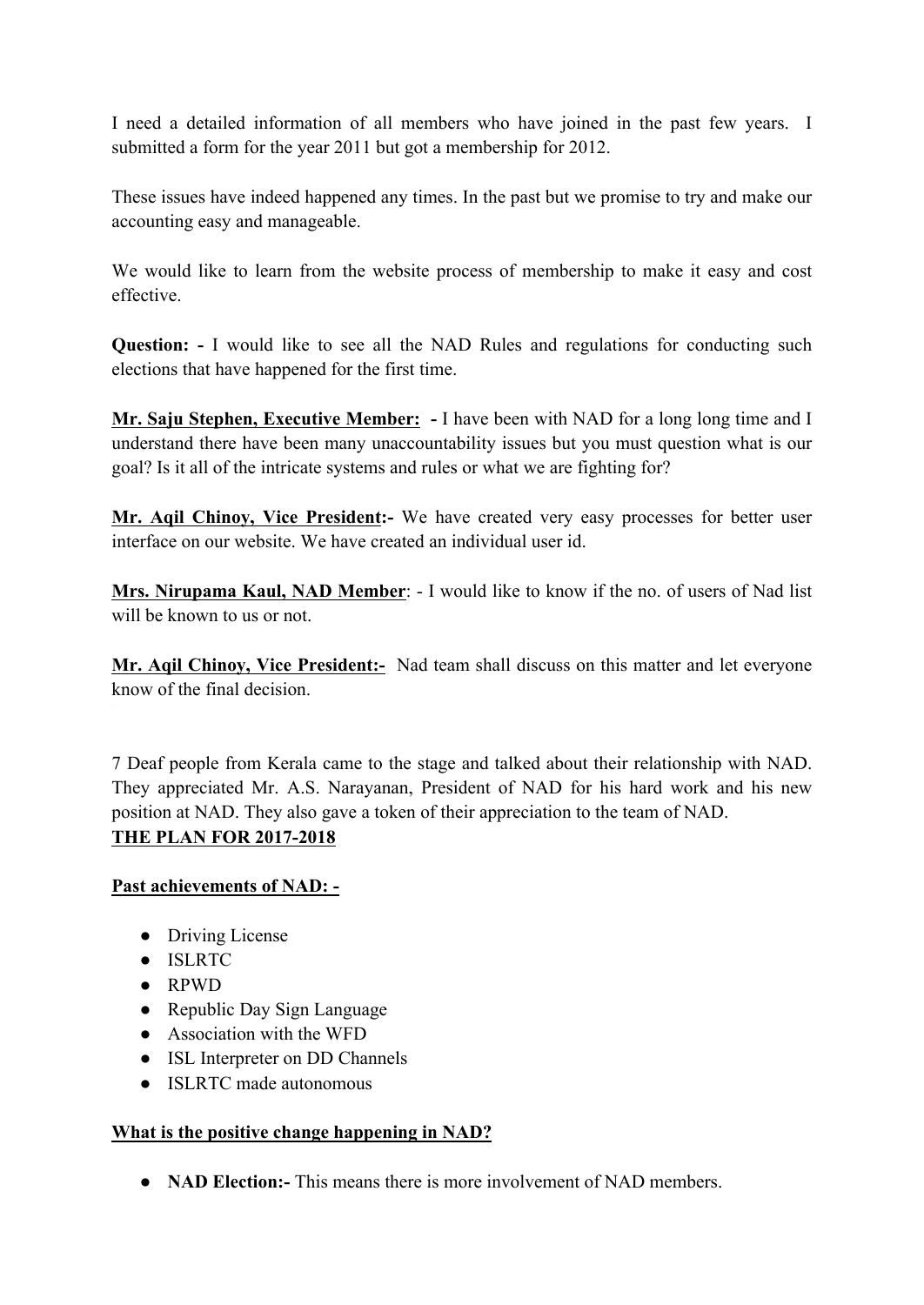- **INCLUSION:** During the decision making of ISLRTC to become an autonomous body NAD included everyone is this decision.
- **Transparency:** We do not wish to hide anything but tell everything in public. As one seed of doubt can dismantle our strong united sector.
- **Building the strength of NAD:** By making sure the old generation and the young generation work together and learn from each other.

#### **6 months plan of NAD: -**

- Budget:- This will create an easy pathway for us to achieve our goals
- Branding: All over india we need to create more awareness of our organisation.
- Team building
- Use of technology: Making our lives easier by fully utilising technology.
- Storage:- Using Google Drive, Cloud etc.

Are the new members of NAD ready? Are the members ready to support NAD?

"Let us come together, know our rights and claim them" To be united, understand the benefits of our rights and work for it.

A token of appreciation for all the newly elected board members from Mr. Aqil Chinoy, Vice President.

**Mr. Zorin Singha, General Secretary**: As a general secretary I would like a lot of you to know that I may be harsh at times but I need all of you to understand that we are not at a well to do stage in this organisation. I am grateful for all the work that Mr. Anuj Jain, Project Director cum Joint Secretary has done so far. He has been collecting funds for our organisation to run ever since its inception. Also, Friends of National Association of the Deaf (FON) who have greatly supported us to keep this organisation going on. We do not feel the need to justify ourselves with everyone's petty issues or problems that cannot be resolved because of the politics. We need to ensure that awareness of our sector is throughout India. Pls be hopeful and encourage the change in our system and support it. I also would like us to stop spreading negative things about NAD which creates only more issues for our organisation. I really wish we stand united and rise above all of our personal issues and stand together as one body.

**Mr. Anuj Jain, Joint Secretary**: I explained to NAD Members last time on 4<sup>th</sup> December 2016 that those who applied for Life Membership and 25 deaf people have Life Membership. I saw many deaf people have applied for Life Membership. There are about 85 deaf people applied for Life Membership till now. I invited them to the stage. All of them were on the stage for group photo. I told them that we are very thankful for their life support to NAD. Without them we are nothing. I respect their help for supporting NAD.